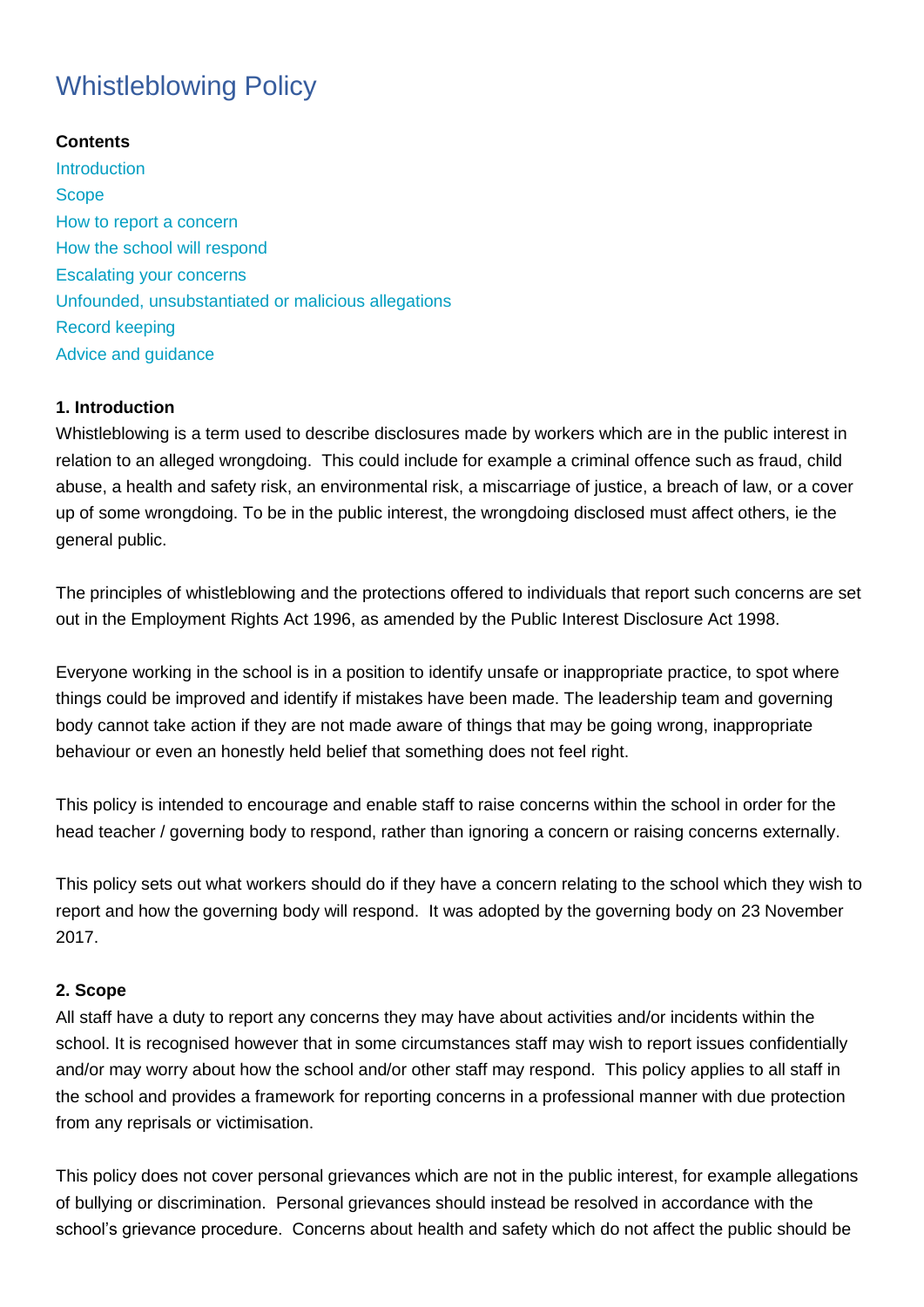reported in accordance with local procedures.

#### **3. How to report a concern**

A concern may be about something that you sincerely believe in good faith:

- Is unlawful
- Is contrary to the school's agreed policies or procedures
- Falls below established standards or practice
- Constitutes improper conduct or misconduct
- Presents a health and safety risk to the public as well as other employees
- Involves damage to the environment
- Involves the unauthorised use of public funds
- Involves potential fraud, corruption or financial irregularity
- Involves actual or potential abuse of children

You should make a note of your concerns with as much detail as possible, as soon as possible after the concern arises. Do not try to investigate your concerns personally and do not approach or accuse individuals directly. It is essential that appropriate reporting procedures are followed to maintain the integrity and confidentiality of any future investigation or proceedings.

When individuals report issues, they are making a vital contribution to the overall effectiveness of the school, the quality of education provided and the safety of the children in the school. Reporting issues allows for reflection and action to facilitate ongoing school improvement.

If you work in a maintained school and suspect fraud, corruption or financial irregularity, you should always inform the local authority audit manager directly. The audit manager will then be responsible for notifying any other staff as needed.

For all other types of concern and in non-maintained schools, the first point of contact for any concern will normally be your line manager. If your concerns relate to your line manager, then you may instead wish to report these to the next line manager or head teacher. Concerns about the head teacher should be reported to the governing body. Where your concern is about the governing body, it may be raised with the local authority Head of Contracts, Human Resources and School Support (for maintained schools) or the Regional Commissioner (for academy and free schools). You may wish to ask your trade union representative for advice on how best to raise your concern.

The earlier you report your concern, the easier it will be for the school to take action. You are not expected to prove the truth of any allegations but you will need to demonstrate to the person you report to that there are sufficient grounds for your concern.

Concerns may be raised verbally or in writing. It is easier for the school to investigate concerns if you raise these directly as they can then ask you questions to clarify the issues raised. You can raise concerns anonymously but the school may not be able to investigate properly if you have not provided all the information needed and will not be able to tell you the outcome.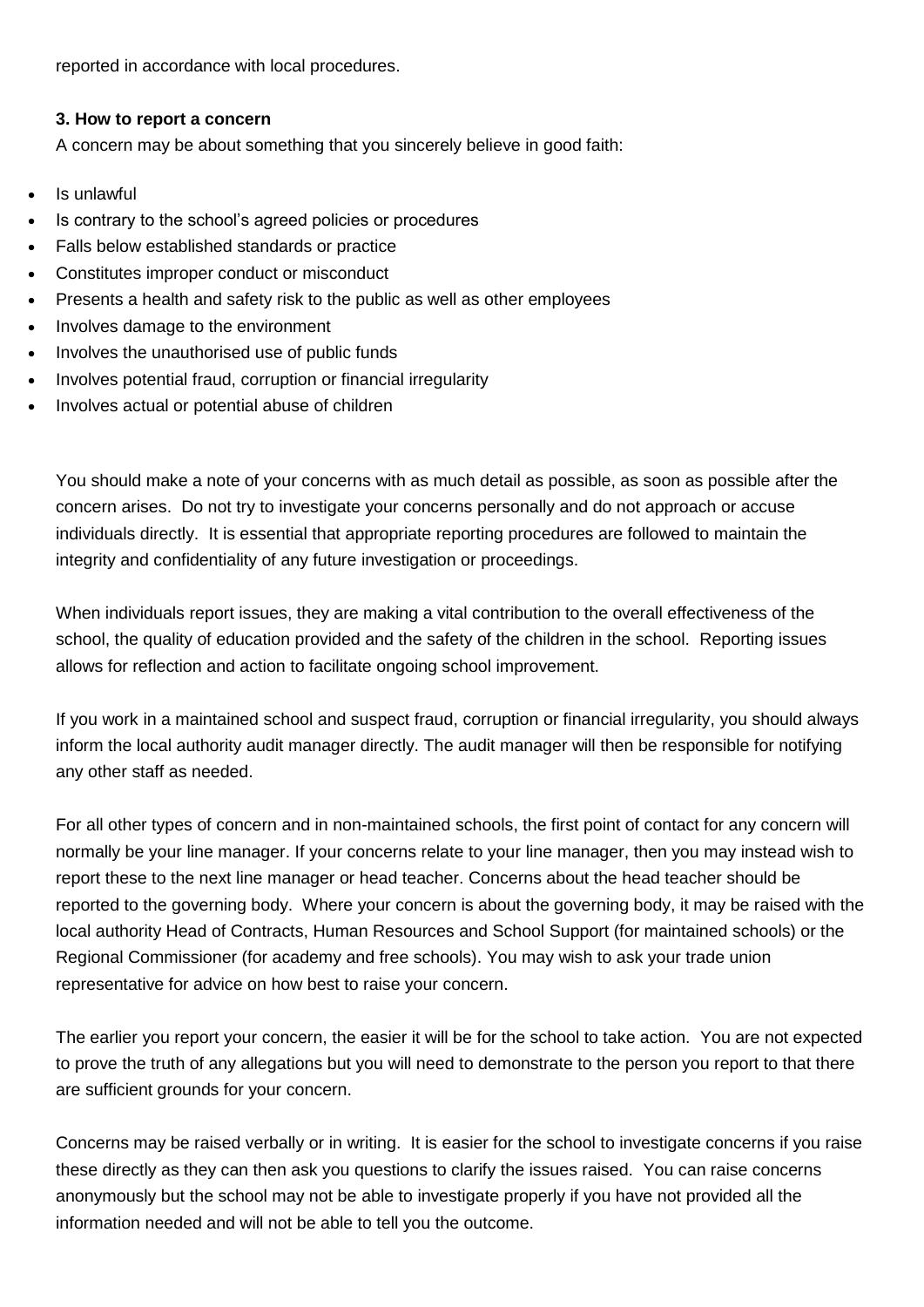You can ask for confidentiality when raising your concern and if so the school will make every effort to protect your identity. Depending on the nature of your concern, and the action required in response, this may not always be possible. For example, an investigation process may reveal the source of the information and a statement by you may be required as evidence.

If you do not wish to report your concern to the school, you may wish to approach your trade union, or to a prescribed person or body that deals with the issue you are raising. For example, in a community school, you may wish to report your concern to the relevant local authority officer. If you choose to report your concerns to the media, then in most cases you will lose your rights under whistleblowing legislation.

## **4. How the school will respond**

The school will identify an appropriate individual or committee to discuss your concerns with you and identify what action, if any, is needed in response. Remember that testing your concerns is not the same as accepting or rejecting them. You may be asked to provide further information.

The allocated individual will write to you within 10 working days of receipt of your complaint to: acknowledge receipt, indicate how they propose to deal with the matter, provide an estimate of how long it may take to provide a final response, tell you whether initial enquiries have been made and tell you whether further investigations are needed or if not why not.

Any meetings with you can be held off the school site if wished. You have the right to be accompanied at such meetings by your trade union representative or a work colleague (who is not involved in the area of concern) if you so wish.

The allocated individual will decide the most appropriate way to deal with your concern and will keep you informed of the action they take but may not be able to provide you with detail if there is a need to keep the confidence of other people and/or proceedings. Action could include:

- An investigation under the school's internal procedures
- A referral to the police
- A referral to the child protection officer
- A referral to internal or external audit
- An independent inquiry

The school will take steps to minimise any difficulty you may experience as a result of raising a concern. For example, if you are required to give evidence in formal proceedings, the school will advise you on procedure beforehand.

## **5. Escalating your concerns**

If you are unsatisfied with the way the school has responded to your concern, or if you believe the wrongdoing is still ongoing, you may wish to escalate your concern to a more senior member of staff, the governing body or a prescribed person or body.